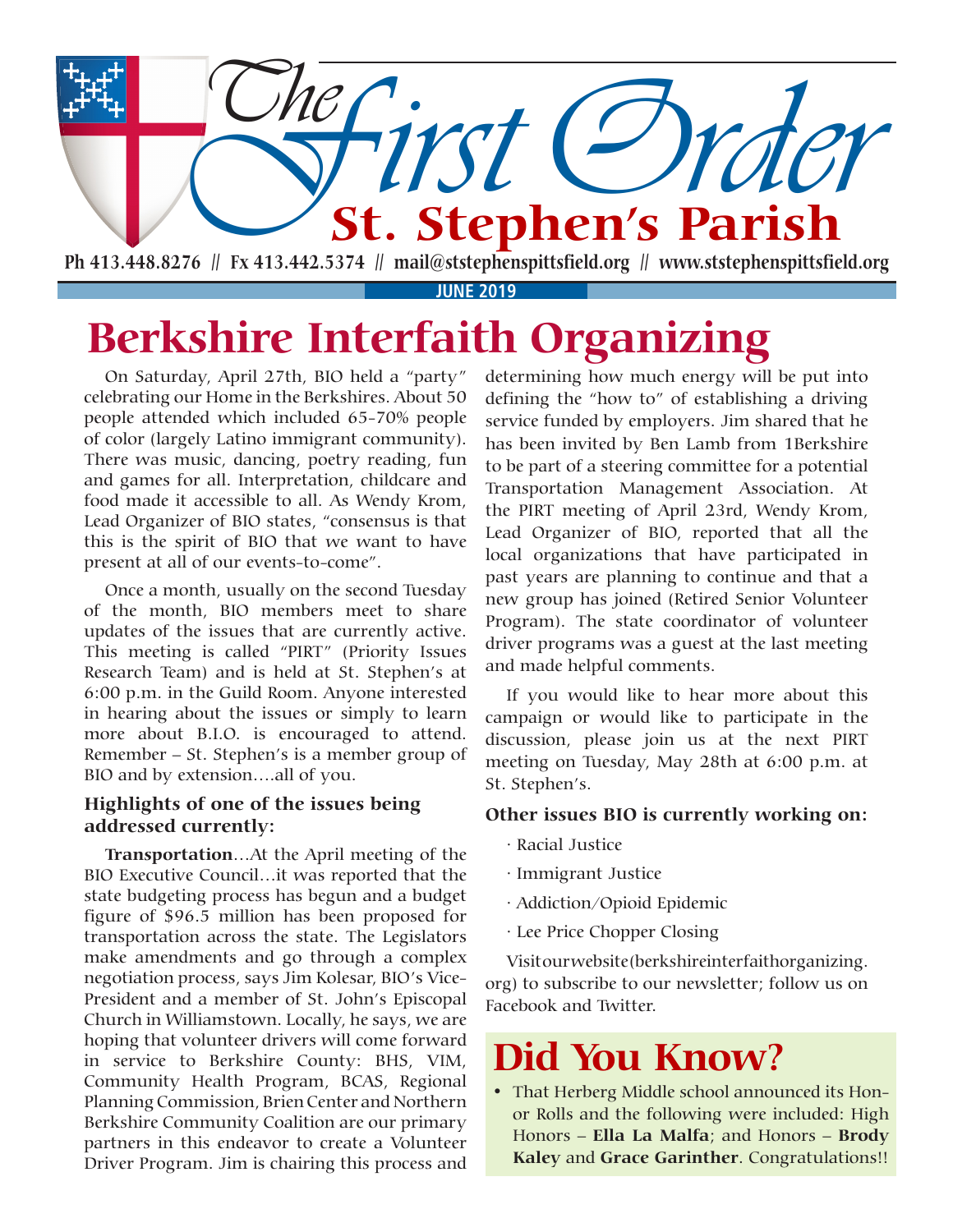# **June**

#### **Happy Birthday:**

- 1 Stephanie Mansfield
- 2 Joseph Carchedi, Selah Ekstrom (21!)
- 6 Amanda Brunelle
- 7 Cricket Cooper
- 8 Brad Swanson (a milestone! 90 years young!)
- 9 Priscilla Zuber
- 10 John Garinther
- 11 Audrina Michelle Maloney (12!), David Winchester
- 12 Dan Moon
- 13 Meilani Rene Hamilton (8!)
- 14 Taylor Eddy, Linda Engle (a milestone!)
- 16 Susan Bedard, Jim Day
- 17 David Turner
- 18 Avery Hartman-Caesar (16)
- 19 Peter Champagne (8!), Courtney Hamilton, Alyson Warman
- 20 Emilia Jade Cobb (6!)
- 22 Daniel James Lavery (8!)
- 23 Pam Aldrich (a milestone!)
- 26 Summer Casuscelli (10!)
- 29 Marietta Cawse
- 30 Jaylen Amari Hamilton (10!)

#### **Happy Anniversary:**

- 6 Sue and Thom Smith (1971) Katie and Scott Haviland (2009)
- 8 Mary and David Turner (1985)
- 11 Beth-Anne Hamling and Stephanie Mansfield (2011)
- 14 Wavelyn and Jeffrey Hine (1969-50 years!) Debbie and Roy Stillman (1980)
- 17 Veronica and Christopher Fenton (1989- 30 years!)
- 20 Ann and Don Phipps (1964-55 Years!)
- 21 Paula and Bill Morey (50 years!) Maria and Nathan Zuckerman (1970)
- 24 Martie and David Ekstrom (1961)
- 25 Josie and Scott Ellis (1994-25 years!) Nancy and Bill Travis (1972)
- 27 Kristen and Jim Currie (1993)
- 28 Jodi and Jay Roberts (2003)
- 30 Mary and Steve Wheelock (1972)

## **Farewell to Cricket**

So many parishioners and friends gathered to say farewell to Cricket – the tributes voiced how much she will be missed and how much she has given to all of us in her time here. We wish her well in the days to come…and to Tom, whose skills (as Santa for the cleaning crew, as organist, as choir member … etc.), we also wish the very best! With mixed feelings, we said our good-byes

Special thanks must be given to Joan Evans and her crew (I would love to name them individually, but know that if I tried, I would forget at least one name) for arranging a delicious meal, and for making the Dining Room look so festive. Once again, Joan, we thank you for your organizing skills and for having everything come together at the appointed time!

## **Prayer Chain**

It has come to the attention of your Editor that some people are not receiving notification of new names for the Prayer Chain. I am notified by Sarah and now have just one person whom I call. Others have been notified via email. If you wish to remain on the Prayer Chain, please send me your name and current email address (JoanKurber@gmail. com) – and let me know if you have been receiving the names. Thanks! This is an important ministry and we don't want it to fall through the cracks.

Dear Family and Friends:

Well, decisions have finally been made, checks written, and time set. On Saturday June 29, 2019 at 11AM we will finally lay the ashes of Stephen and Lenore Congdon to rest in lot 15C of Evergreen Cemetery, on 338 Cemetery Road in Arlington, Vermont 05250. It shouldn't take very long. Afterwards, we would like to invite anyone that can make it to lunch.

We realize that many of you may not be able to travel for many hours for a short gathering at the cemetery followed by a lunch. We understand. James and Charles hope to catch some of you as we make our leisurely way to Portland Maine to spend a few days exploring before we go home again. Eleanor will probably visit some other folks on her own way to or from Youngstown.

As this chapter closes, we ask that you pause to remember a happy time with Stephen and Lenore.

Peace,

Charles, Eleanor and James